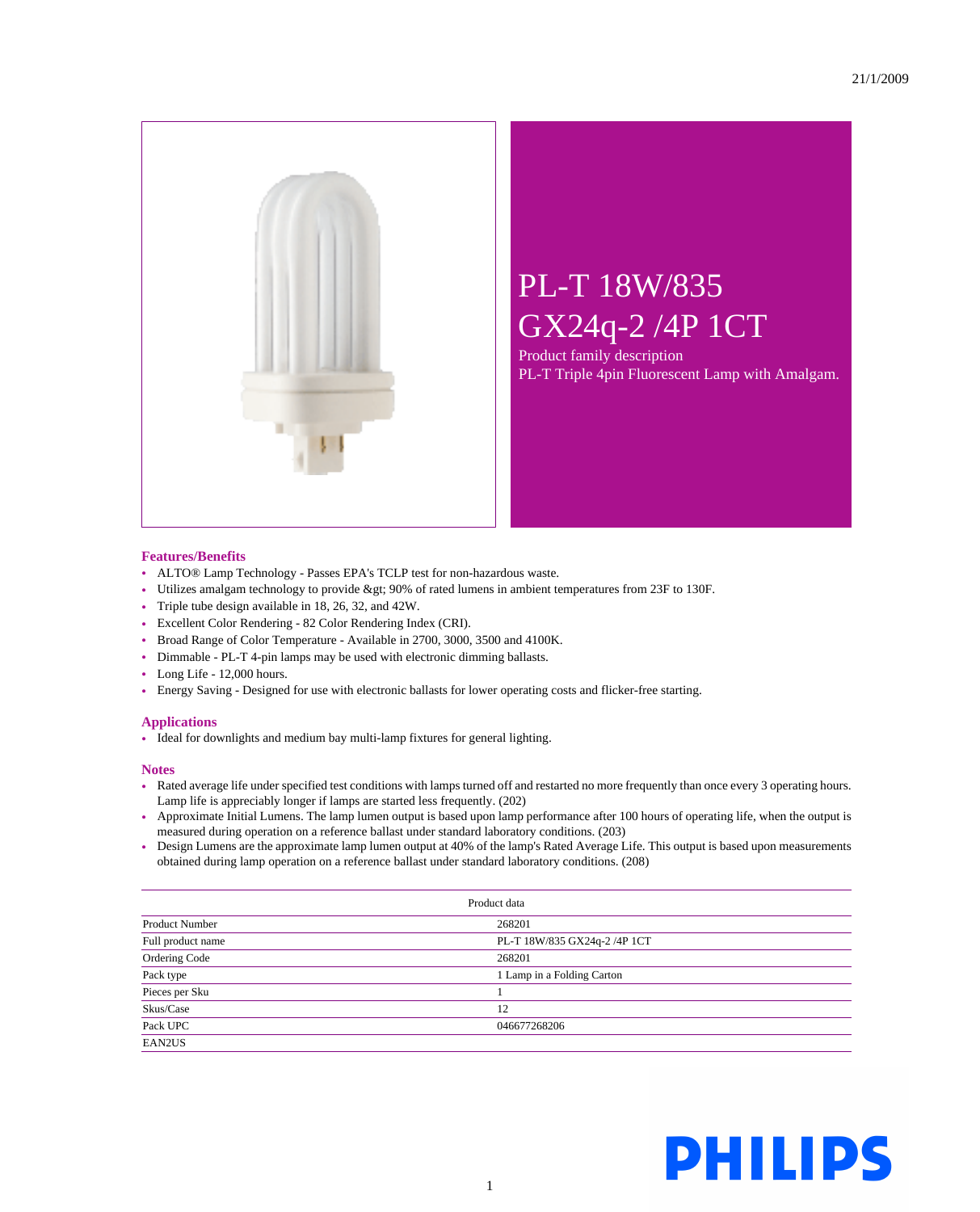| Product data             |                                  |  |
|--------------------------|----------------------------------|--|
| Case Bar Code            | 50046677268201                   |  |
| Successor Product number |                                  |  |
| Base                     | GX24q-2                          |  |
| <b>Base Information</b>  | 4P                               |  |
| Execution                | /4P [4 Pins]                     |  |
| Packing Type             | 1CT [1 Lamp in a Folding Carton] |  |
| Packing Configuration    | 12                               |  |
| Avg. Hrs. Life           | 16000 hr                         |  |
| Ordering Code            | PL-T 18W/835/4P/ALTO             |  |
| Pack UPC                 | 046677268206                     |  |
| Case Bar Code            | 50046677268201                   |  |
| Watts                    | 18W                              |  |
| Lamp Voltage             | 100 V                            |  |
| Dimmable                 | Yes                              |  |
| Color Code               | 835 [CCT of 3500K]               |  |
| Color Rendering Index    | 82 Ra8                           |  |
| <b>Color Designation</b> | White                            |  |
| Color Description        | 835 White                        |  |
| Color Temperature        | 3500 K                           |  |
| <b>Initial Lumens</b>    | 1200 Lm                          |  |
| <b>Initial Lumens</b>    | 1130 Lm                          |  |
| Overall Length C         | 116.4 mm                         |  |
| Diameter D               | 39.85 mm                         |  |
| Diameter D1              | 39.65 mm                         |  |
| <b>Product Number</b>    | 268201                           |  |